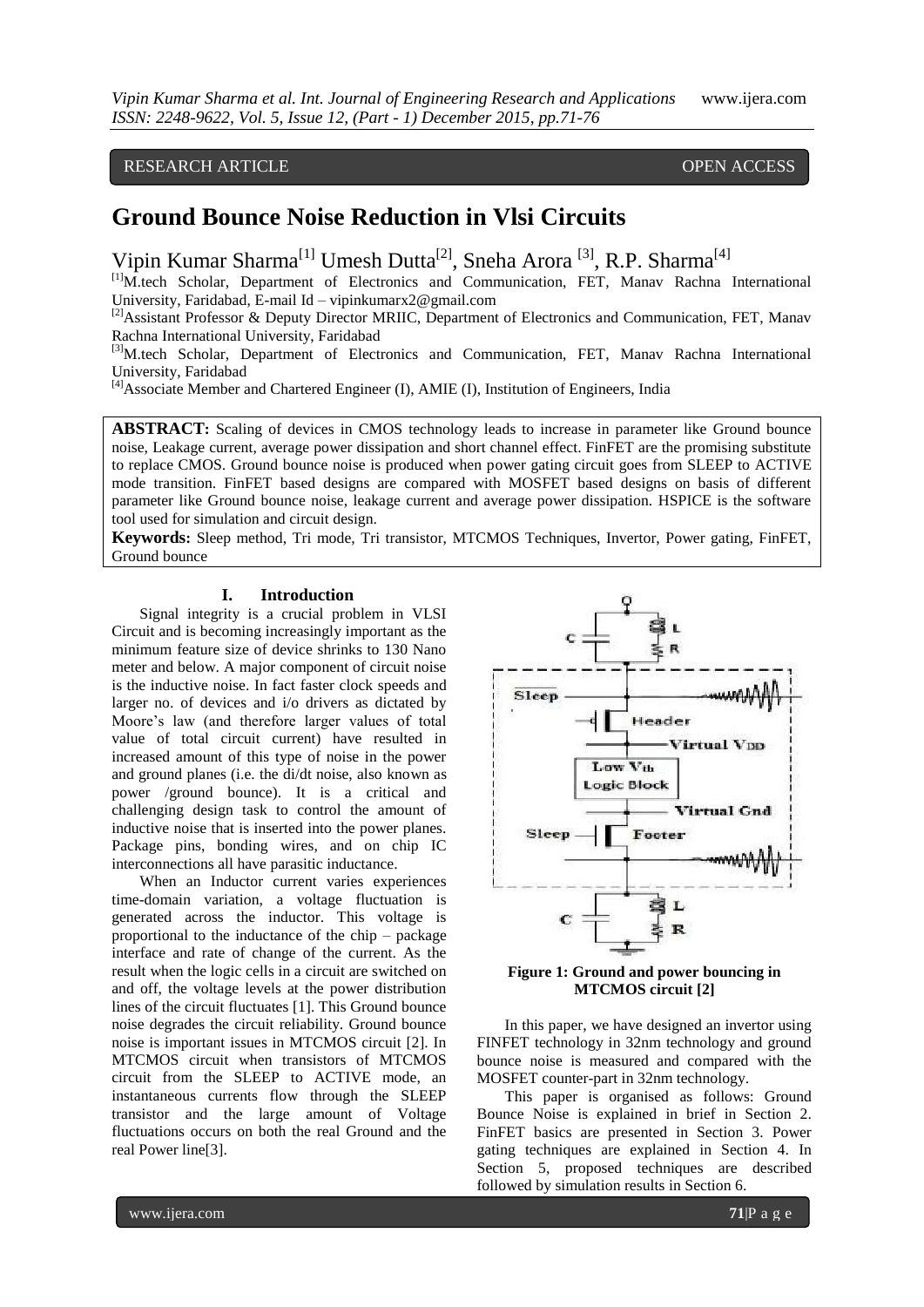# **II. Ground Bounce Noise in VLSI Circuit**

Ground Bouncing noise is the primary cause of false switching in high speed circuits and a major cause of poor signal quality [4]. MTCMOS is the popular leakage power minimization strategy and it is also called power gating technique.

Power gating circuits, use high threshold voltage (high-Vth) SLEEP transistors (head and footer) which cut off the power supply or the ground connection to the low threshold (low-Vth) circuit block [4]. During transition of MTCMOS circuit from the SLEEP to the ACTIVE mode an instantaneous current flow through the SLEEP transistors and large amount of voltage fluctuation occurs on the both the end. Through the shared ground and power distributed network during wake up event the bouncing noise generated in one domain is transferred to the active block which will flipped the logic states o internal nodes distributed SLEEP transistors which shows the higher savings in leakage power consumption. This noise is known as ground bounce noise.

# **2.1 Factor Affecting Ground Bounce in VLSI Circuits:**

The ground bounce noise is produced by capacitive and inductive of pins of package on chip bonding wires and power distribution network. The package parasitic impedances play major role in ground bouncing noise generation. Some factor affecting the ground Bounce noise are power supply voltage, magnitude of current surge, voltage swing of virtual ground during wakeup, output and ground inductance valves, output pin location, number of output switching, sleep and controlling transistor size, temperature , threshold voltage and the device technology [2].

#### **III. FinFET**

FinFET in classified as a type of magnitude metal oxide semi conductor field affect transistor/MSFET It was first developed at the university of Berkley California by Chenning Hu and his colleagues A Multi-Gate transistor incorporates more than one gate in to one single device. To minimize the short channel effect FinFET can be used in place of conventional CMOS circuits [8]. FinFET (fin-type field-effect transistors), an emerging transistor technology that is likely to supplement or bulk CMOS at 22-nm and beyond, offer interesting delay–power tradeoffs. Both CMOS logic and pass transistor logic were developed for conventional NMOS and PMOS transistor.

In FinFET the NMOS in CMOS technology is replaced with N-FinFET and PMOS with P-FinFET, then, both gates of FinFET are tied together. By using this approach, we can design a FinFET version of a CMOS logic circuit or a pass transistor logic circuit

that retains the same functionalities as the MOSFET version. In the mean time, FinFET provides better circuit performances and reduces leakage current through effective suppression of short-channel effect and near-ideal sub-threshold swing [9].

# **IV. Power Gating Techniques:**

Multi threshold CMOS (MTCMOS) also known as power/ ground gating, is the most commonly used circuit technique for leakage power and ground bounce reduction [5]. There are different types of power gating techniques:

## **4.1 Tri mode MTCMOS Technique:**

An intermediate PARK mode is introduced between the sleep mode and the active mode to lower the ground bouncing noise during transition A high - |Vm| pmos transistor is connected in parallel with the footer sleep transistor (N1) as shown in the Figure 2. Now during the sleep mode both N1 and the parker transistor are turned off to reduce the sub-threshold leakage current of an idle circuit. The voltage of virtual ground line is maintained at VDD during SLEEP mode. The voltage of virtual ground live is maintained at VDD during the sleep mode. During transistors time before switching on the sleep transistor, Parker is turned on first and N1 is maintained cut-off.

The circuit transitions to the intermediate PARK mode. The virtual ground line is discharged to the threshold voltage of parker (|VEP|). The ground bouncing noise is suppressed due to the lower range of the voltage swings on the virtual ground line with the two step transition from SLEEP mode to the ACTIVE mode through the intermediate PARK mode as shown in Figure 2.



**Figure 2: Tri-mode power gating structure with high Vth SLEEP and PARK Transisto [2]**

#### **4.2 Dual mode MTCMOS Technique:**

In dual switch technique [6], an intermediate HOLD mode is introduced to suppress the ground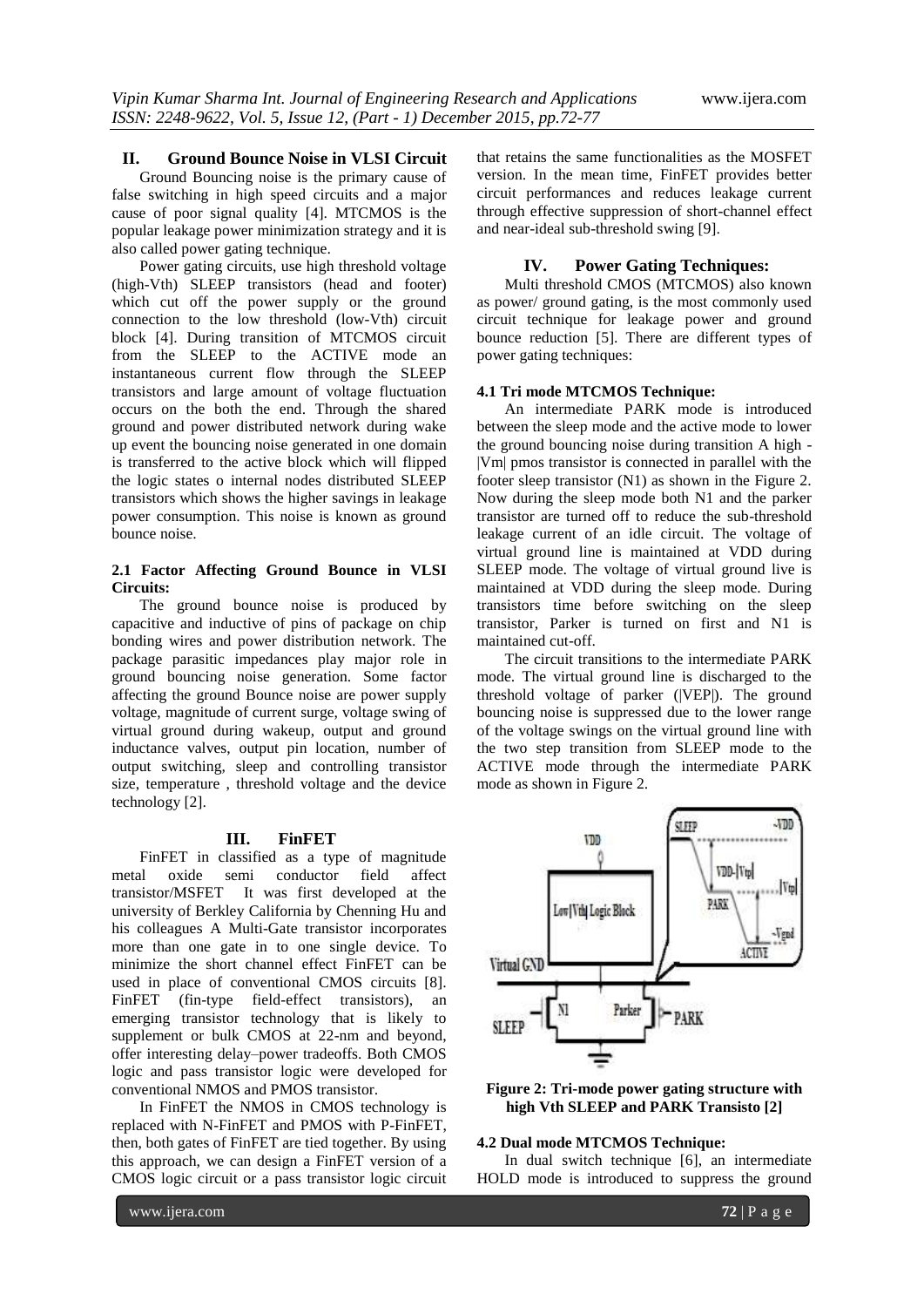bouncing noise, similar to Tri-mode [4]. It is an alternative method to suppress the ground bounce in gated- &ground structure.

As shown in Figure 3, A high-Vth NMOS transistor is connected in parallel to the header sleep transistor connected in between real power line and virtual power line. Similarly high-Vth PMOS Transistor is connected in parallel to the footer sleep transistor which is connected in between the real ground and the virtual ground line. In an intermediate HOLD P2 and N2 high Vth transistor are turned on and the header  $(P1)$  and the footer  $(N1)$  are maintained at cut-off mode. In the SLEEP mode, all the transistors i.e. Sleep transistors (P1, N1) and Dozer transistor (P2, N2) are turned off which reduces the sub-threshold leakage current. The voltages maintained at virtual power and ground lines are approximately equal to  $(V_{mid})$ .



**Figure 3: Dual Mode MTCMOS Technique [2]**

Before the activation of the circuit, The circuit transitions to the intermediate HOLD mode i.e. from the SLEEP mode to the HOLD mode.  $V_{DD}$ -  $V_{tr}$ - $V_{tp}$ voltage is produced between the virtual lines. And from the HOLD mode to the ACTIVE mode transition P1 and N1 are activated. The virtual power line and ground line is charged and discharged to ~VDD and  $\sim$ V<sub>gnd</sub>. HOLD mode reduces the voltage swing range which reduces the amplitude of Ground bouncing noise [2].

## **4.3 Tri-Transistor-Controlled MTCMOS Technique:**

In tri-Transistor-controlled MTCMOS technique, to implement the intermediate DOZE mode for ground bouncing noise suppression from SLEEP to Active mode, a high-Vth PMOS sleep transistor (called Dozer) is connected in parallel with the footer [7].

As shown in Figure 4, in the SLEEP mode, all the transistors i.e Sleep transistors and Dozer transistor are turned off which reduces the sub threshold leakage current. In the DOZE mode, the Dozer and header are turned on. The footer is at cutoff mode. In ACTIVE mode, the header and footer are turned on. The MTCMOS circuit operates with high speed .The SLEEP mode is the preferable mode of operation for minimizing the leakage power consumption. DOZE mode is an intermediate mode during SLEEP to ACTIVE mode to suppress the ground bouncing noise. The virtual power line is charged from intermediate voltage level Vmid (0V < Vmid < VDD) towards ~VDD and the virtual ground line is discharged from Vmid towards the threshold voltage of the Dozer. At the end of the intermediate transition period, to complete the circuit activation process, footer transistor is turned on.



**Figure 4: Tri-Transistor- controlled MTCMOS Technique [3]**

During the transition from DOZE mode to the ACTIVE mode, the virtual ground line is discharged from  $V_{tp}$  to  $\sim V_{gnd}$ . Two-step wake-up process reduces the range of voltage swing on the virtual ground line which will reduces the ground bouncing noise To reduce the transition delay from the SLEEP to the DOZE mode, a low-Vth Dozer can be used, as shown in Fig.4. Tri-transistor-controlled MTCMOS with high- Vth dozer transistor (TTH) and the tritransistor-controlled MTCMOS with low-Vth dozer transistor (TTL) of the tri-transistor-controlled technique is used for ground bouncing noise reduction.

### **V. Proposed Techniques:**

Power gating techniques has been proposed using FinFET device in 32nm technology. The power gating techniques has been applied on FinFET to improve ground bounce noise, leakage current and power dissipation in logic circuits. The techniques applied are implemented on invertor logic circuit.

## **5.1 TRI-Mode Invertor FinFET:**

- A high- p-FinFET data preserving transistor (Parker) is connected in parallel with the footer to implement a low leakage data retention PARK mode in idle invertor.
- Sleep transistor (M3) and the Park transistor are turned off in SLEEP mode to reduce the subthreshold leakage current of an idle circuit.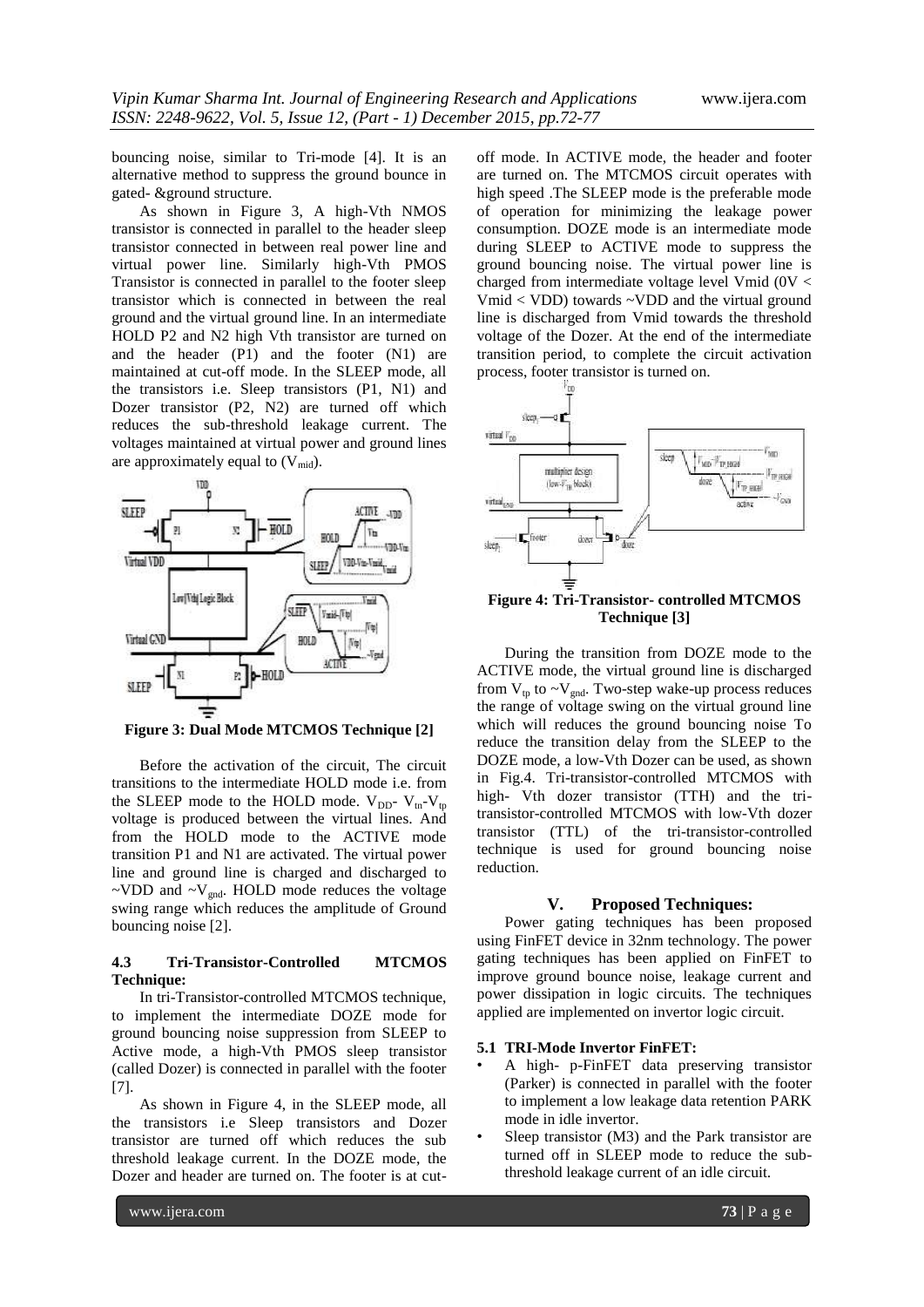• During the PARK mode, the Parker is activated while M3 is maintained at cut-off. The virtual ground line is maintained at the threshold voltage of the Parker.



#### **Figure.5. Tri-Mode Technique applied on FINFET inverter**

- The circuit is at intermediate PARK mode and since the virtual ground line is discharge to the threshold voltage of Park transistor lower the voltage swing range, which reduces the amplitude of ground bouncing noise. The footer sleep transistor is turned on and the Park transistor is turned off.
- The virtual ground line is discharge to  $\sim$ Vgnd to complete the reactivation process, and to fully activate the circuit.

## **5.2 Dual Mode Invertor FinFET:**

- In the SLEEP mode, all the transistors i.e. Sleep transistors (M1, M5) and Dozer transistor (M2, M6) are turned off which reduced the subthreshold leakage currents as in Figure 6.
- In an intermediate HOLD, M6 and M2 transistors are turned on and the header (M1) and the footer (M5) are maintained at cut-off mode.
- The voltages maintained at virtual power and ground lines are approximately equal to  $(V_{mid})$ .

The circuit transitions to the intermediate HOLD mode i.e. from the SLEEP mode to the HOLD mode. VDD- Vtn-Vtp voltage is produced between the virtual lines. From the HOLD mode to the ACTIVE mode transition M1 and M5 are activated.



# **Figure.6. Dual Mode technique applied on FINFET Invertor**

The virtual power line and ground line is charged and discharged to ~VDD and ~Vgnd. HOLD mode reduces the voltage swing range which reduces the amplitude of Ground bouncing noise

## **5.3 Tri-transistor Technique FinFET:**

In tri-Transistor-controlled MTCMOS technique, to implement the intermediate DOZE mode for ground bouncing noise suppression from SLEEP to Active mode a High-Vth PMOS sleep transistor (called Dozer) is connected in parallel with the footer [18], as shown in Figure 7.



**FINFET invertor**

In the SLEEP mode, an additional high Vth p-FinFET sleep transistor (Dozer) is connected in parallel with the footer to implement an intermediate DOZE mode in MTCMOS circuits. The SLEEP state would be the preferable mode of operation to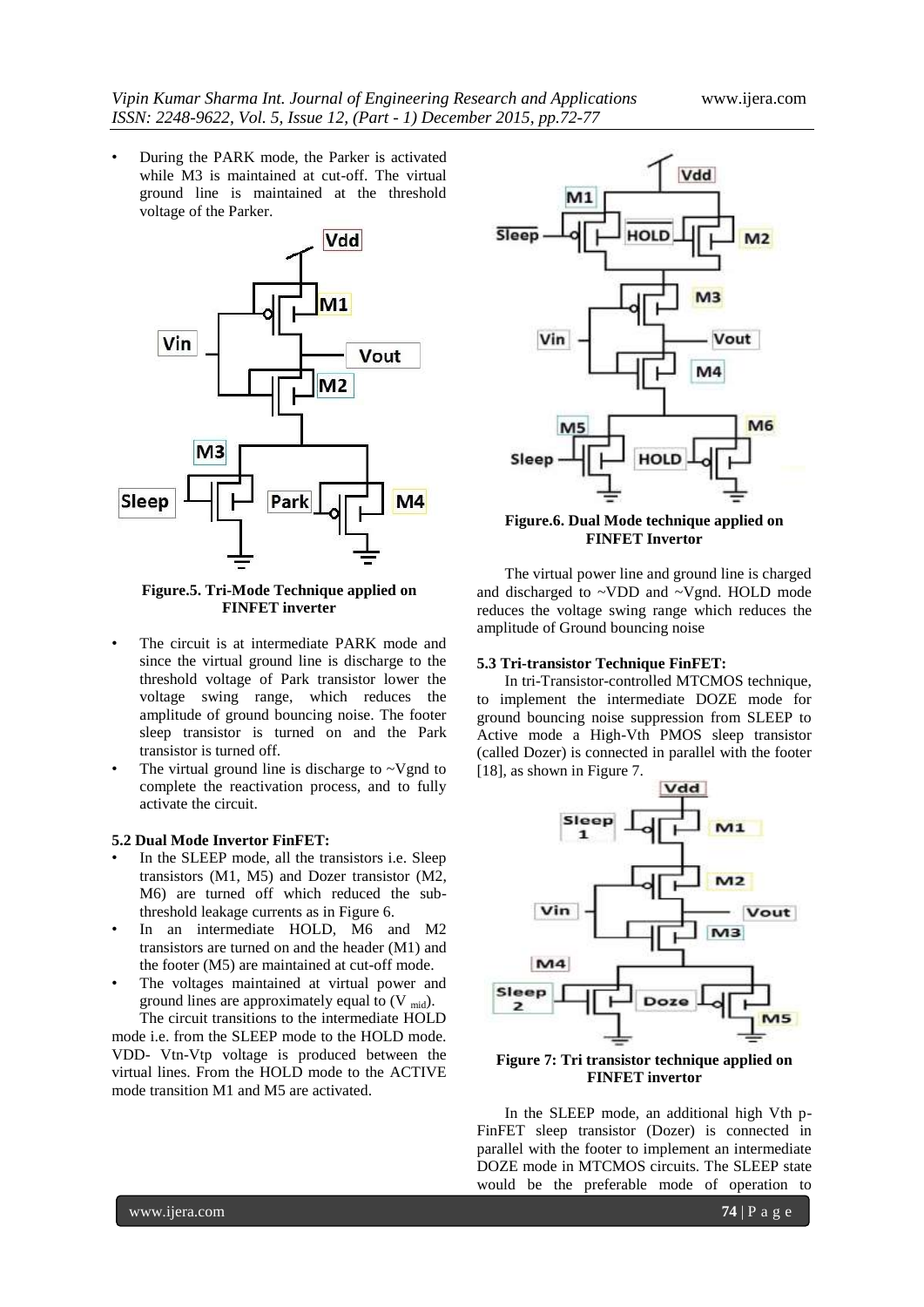minimize the leakage power consumption. DOZE mode would be visited as an intermediate step during the SLEEP to ACTIVE mode transitions in order to suppress the ground bouncing noise.

#### **VI. Simulation Results:**

In Figure 8, it clearly states that the ground bounce noise is reduced by using FinFET instead of MOSFET. The least ground bounce noise is in the Dual-Mode technique FinFET. The results are also shown in tabular form.



**Figure 8: Ground Bounce Noise Comparision**

Figure 9 shows the comparative analysis between FinFET and MOSFET designs on the basis of Average power consumption. FinFET devices are low power and have better control on channel of the transistor.



#### **Figure 9: Average Power Comparision**

Figure 10 shows that the leakage current is reduced by using FinFET as it has better subthreshold swing. Dual Mode technique has the minimum leakage current.



**Figure 10: Average Power Comparison**

## **VII. CONCLUSION**

Tri-transistor technique using FinFET is best in terms of leakage current and average power. Ground bounce noise is reduced three times in FinFET when compared to MOSFET. Leakage current is reduced two times in tri transistor FinFET. 1% average power consumption is increased in tri transistor mode. Dual Mode technique has the least ground bounce noise. It is clear in the simulation results, that with the use of FinFET over MOSFET, the ground bounce noise problem is reduced.

### **REFERENCES**

- [1] P. Heydari and M. Pedram, "Ground Bounce" in Digital VLSI circuits", IEEE Transactions on Very Large Scale Integration (VLSI) Systems, Vol. 11, No. 2, pp. 180-185, April 2003.
- [2] Nisha, Mr. Anup Kumar, Ms. Geetika Goyal, A Review of Ground-Bouncing-Noise Minimization Techniques in MTCMOS Circuits,IJRITCC, July 2014
- [3] J. C. Park and V. J. Mooney, Sleepy Stack Leakage Reduction, *IEEE Transaction on Very Large Scale Integration (VLSI) Systems*, vol. 14, no. 11, pp. 1250-1263, November 2006.
- [4] S. Kim, S. V. Kosonocky, D. R. Knebel, K. Stawiasz, D. Heidel, and M. Immediato, Minimizing Inductive Noise in System-on-achip with Multiple Power Gating Structures,

www.ijera.com **75** | P a g e